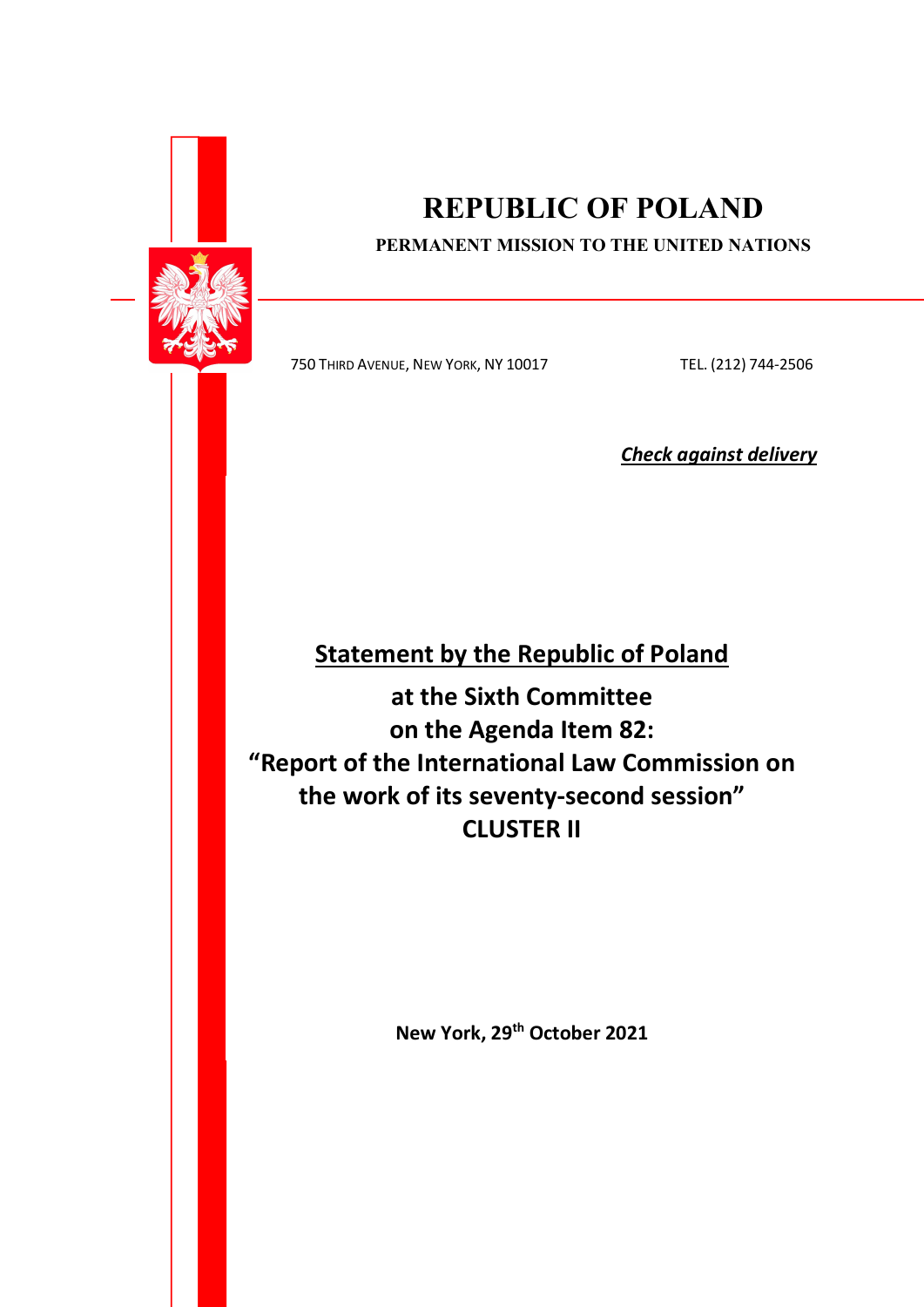### Madam Chair, Distinguished Delegates,

I will present the Republic of Poland's comments concerning two chapters of the International Law Commission's Report from its seventy-second session – "Immunity of State officials from foreign criminal jurisdiction" (Chapter VI) and "Sea-level rise in relation to international law" (Chapter IX).

With respect to "Immunity of State officials from foreign criminal jurisdiction," my delegation would like to thank the Special Rapporteur, Ms. Concepción Escobar Hernández, for her eighth report.

We take note of Articles 8 ante, 8, 9, 10, 11 and 12 provisionally adopted by the Commission, and we welcome the fact that the Commission streamlined proposals of the Special Rapporteur contained in her seventh report on this subject, which were in line with the suggestions presented by Poland in 2019 discussions of the ILC report. In this context, my delegation considers Part Four of the draft articles as providing an important procedural guarantee and safeguards to help ensure genuine, good-faith consultation and cooperation between the State of the official and the forum State.

We also take note of the draft articles 17 and 18 proposed by the Special Rapporteur in her eighth report and the Commission's discussion of this topic. Poland is of the view that both provisions proposed by the Special Rapporteur are useful and have merit. Certainly, acknowledging the connection between the immunity of State officials from foreign criminal jurisdiction and the rules governing the functioning of international criminal tribunals need not be prejudicial to the topic per se. In this case, declaring the autonomy of the applicable legal regimes seems reasonable. In reference to draft article 17 dedicated to dispute settlement, Poland is of the view that such a proposal is

2/4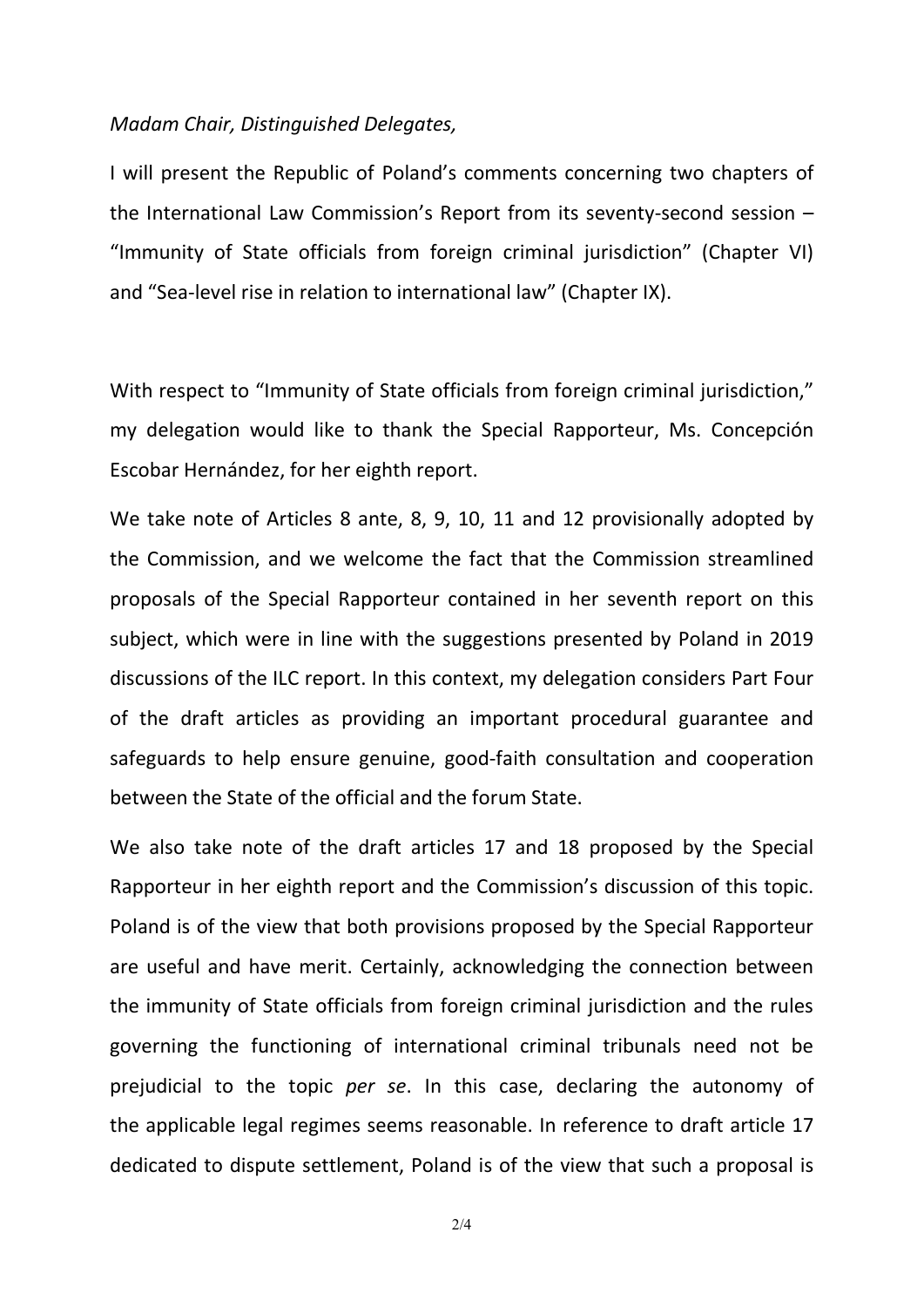useful, notwithstanding the outcome of the Commission's work on this topic. In our view, the draft provision need not repeat all means of peaceful dispute settlement contained in Article 33 of the UN Charter. The minimalism and straightforwardness of the proposed approach can be considered rather as a virtue of the projected process.

### Madam Chair, Distinguished Delegates,

Now, allow me to turn to the topic "Sea-level rise in relation to international law". As a preliminary remark, Poland notes the experimental method of the ILC's work on this topic. The decision to use a deliberately tailored Study Group with two Co-Chairs resulted in, what can be considered, a hybrid between the special rapporteur format and traditional study groups. We will continue to observe with interest whether such a process proves to be beneficial and can be used as a model for future work by the Commission. The topic of sea-level rise is certainly a rather broad one that encompasses issues from different areas of international law. At the same time, we agree that there is no need at this point to prepare draft articles on this topic and that the upgraded Study Group's report is an optimal outcome of the Commission's work.

My delegation is of the view that unavoidable sea-level rise and the necessity of understanding its consequences raise a number of questions relevant to international law, in particular interpretation of several provisions of the United Nations Convention on the Law of the Sea and possible identification of customary law in this respect. Furthermore, we are of the view that the purpose of Article 62 § 2 of the Vienna Convention, which is to ensure the certainty and stability of treaties delimiting areas under some kind of state authority, speaks for application of this provision also to maritime boundaries.

3/4